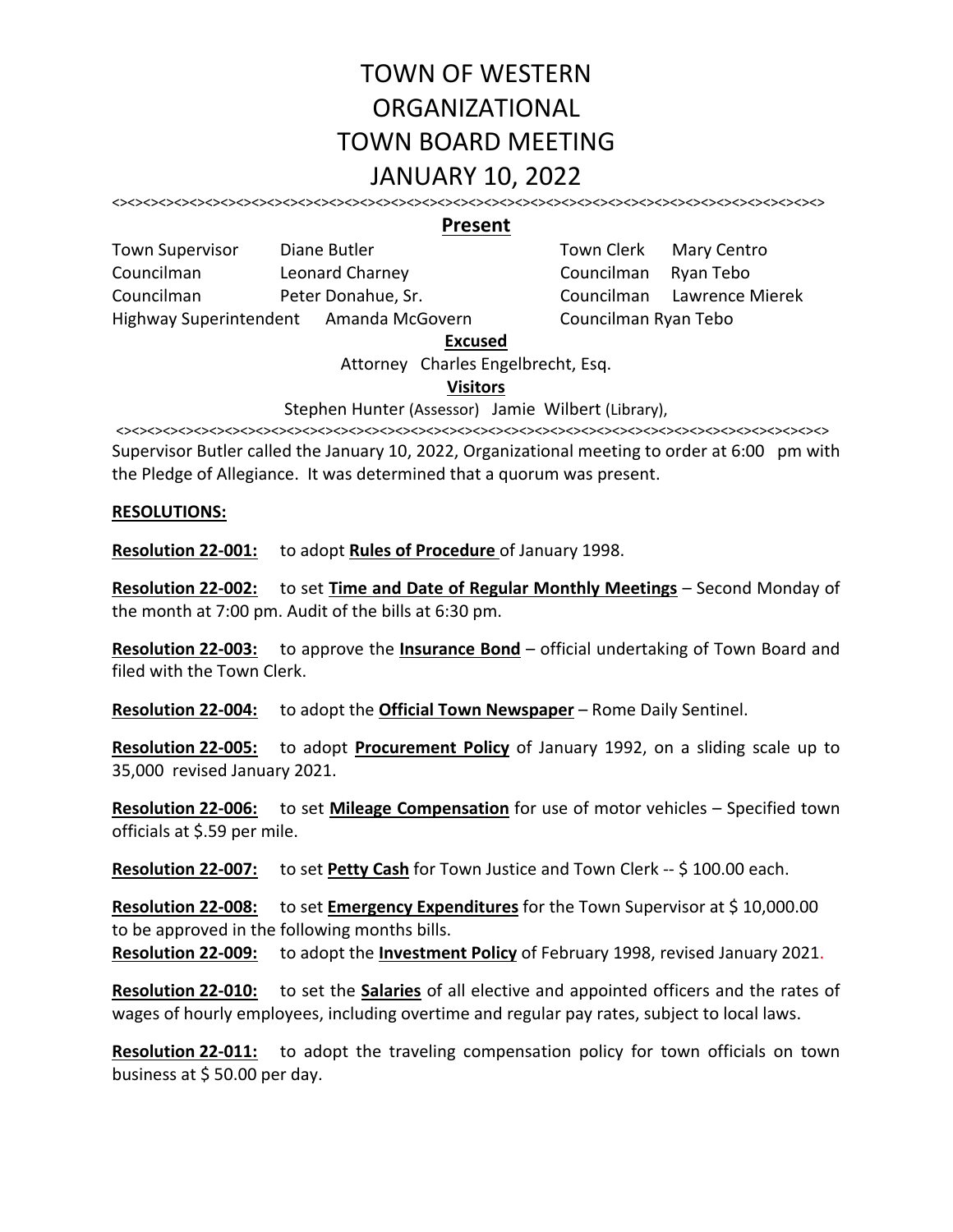# **Organizational Meeting January 10, 2022 Page 2**

**Resolution 22‐012:** to adopt **2022 Salaries** for the Town of Western Highway Employees.

**Resolution 22‐013:** to adopt the **Code of Ethics** for the Town of Western officials, employees, appointees – updated June 2019.

Resolution 22-014: to adopt the Drug and Alcohol-Free policy for the Town of Western.

**Resolution 22‐015:** to adopt the **Board Resolution Regarding Town of Western Bank Accounts and** change the banks to the Adirondack Bank and M&T Bank.

**Resolution 22-016:** to adopt the **Sexual Harassment Policy** for the Town of Western – June 2019.

**Resolution 22‐017:** to adopt the **Town Credit Card** Policy, November 2019.

**Resolution 22‐018:** to adopt the **Master Plan** for the Town of Western, October 2019.

#### **22‐001 Motion:**

- a.) Resolution 22‐007 ‐‐ to increase the Petty Cash amount, for the Town Clerk and Town Justice to \$ 100.00 each.
- b.) Resolution 22‐010 to add the line 'subject to local laws'.
- c,) Resolution 28‐018 delete this resolution not needed.

To approve the 2022 Resolutions as listed with corrections Made by: The Peter Donahue, Sr. The Second Second Ryan Tebo Motion carried: 5 Ayes 0 Nays

Ayes: Leonard Charney, Peter Donahue, Sr., Lawrence Mierek, Ryan Tebo , Diane Butler

#### **APPOINTMENTS:**

| Ryan Tebo                 |
|---------------------------|
| Mary J. Centro            |
| Linda Dibble              |
| Linda Dibble              |
| Marge Donahue             |
| Stephen Hunter            |
| Jerome Alexander          |
| Scott Bush                |
| <b>Scott Bush</b>         |
| Dr. Russell Marriott      |
| Mary J. Centro            |
| <b>Adirondack Bank</b>    |
| Susan Bartholomew         |
| Charles Engelbrecht, Esq. |
| Diane Butler              |
|                           |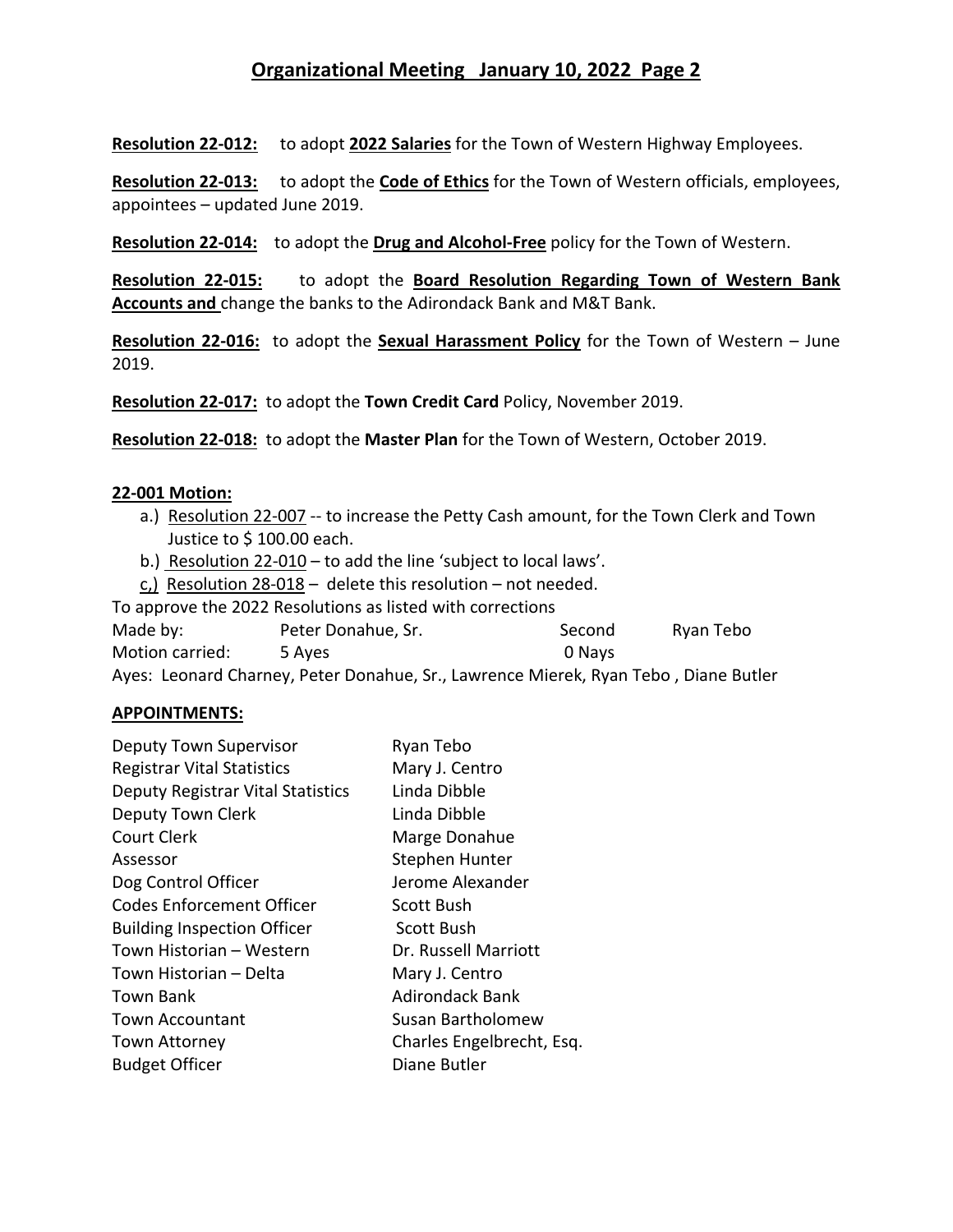# **Organizational Meeting January 10, 2022 Page 3**

**22‐002 Motion:** to approve the 2022 Appointments, Made by: Lawrence Mierek Second Leonard Charney Motion carried: 5 Ayes 0 Nays Ayes: Leonard Charney, Peter Donahue, Sr., Lawrence Mierek, Ryan Tebo, Diane Butler

## **TOWN BOARD COMMITTEES:**

| Audit                    | Ryan Tebo         | Lawrence Mierek |
|--------------------------|-------------------|-----------------|
| <b>Buildings</b>         | Leonard Charney   |                 |
| <b>Highway Equipment</b> | Peter Donahue Sr. | Lawrence Mierek |
| <b>Town Celebrations</b> | Ryan Tebo         |                 |

22-003 Motion: to approve the 2022 Committee Appointees as listed. Made by: Leonard Charney Second Lawrence Mierek Motion carried: 5 Ayes 0 Nays Ayes: Leonard Charney, Peter Donahue Sr., Lawrence Mierek, Ryan Tebo, Diane Butler

### **VOLUNTEER BOARD MEMBERS:**

| Planning Board Chairman                                               | Peter Donahue, Jr.  |  |  |
|-----------------------------------------------------------------------|---------------------|--|--|
| <b>Planning Board Member</b>                                          | Carl DeFranco       |  |  |
| <b>Planning Board Member</b>                                          | Wendy Foye          |  |  |
| <b>Planning Board Member</b>                                          | Rita Gamela         |  |  |
| <b>Planning Board Member</b>                                          | David Patrick       |  |  |
| <b>Planning Board Member</b>                                          | Paul Snider         |  |  |
| <b>Planning Board Member</b>                                          | <b>Philip Spoor</b> |  |  |
| <b>Planning Board Secretary</b>                                       | Marge Donahue       |  |  |
| Zoning Board Appeals Chairman                                         | Carl DeFranco       |  |  |
| <b>Zoning Board Member</b>                                            | Diane Lux           |  |  |
| <b>Zoning Board Member</b>                                            | William Gamela      |  |  |
| <b>Zoning Board Member</b>                                            | Virginia Mierek     |  |  |
| Zoning Board Member                                                   | <b>Philip Spoor</b> |  |  |
| <b>Zoning Board Member</b>                                            | Mitchell Wilbert    |  |  |
| <b>Zoning Board Member</b>                                            | Roger White         |  |  |
| <b>Zoning Board Secretary</b>                                         | Mary J. Centro      |  |  |
| <b>Board Assessment Review Chair</b>                                  | Duane Wheeler       |  |  |
| <b>Board Assessment Member</b>                                        | William Gamela      |  |  |
| <b>Board Assessment Member</b>                                        | <b>Philip Spoor</b> |  |  |
| <b>Records Management Officer</b>                                     | Mary J. Centro      |  |  |
| <b>Records Access Officer</b>                                         | Mary J. Centro      |  |  |
| 22-004 Motion: to approve the 2022 Volunteer Board Members as listed. |                     |  |  |

Made by: Leonard Charney Second Lawrence Mierek Motion carried: 5 Ayes 0 Nays Ayes: Leonard Charney, Peter Donahue Sr., Lawrence Mierek, Ryan Tebo, Diane Butler